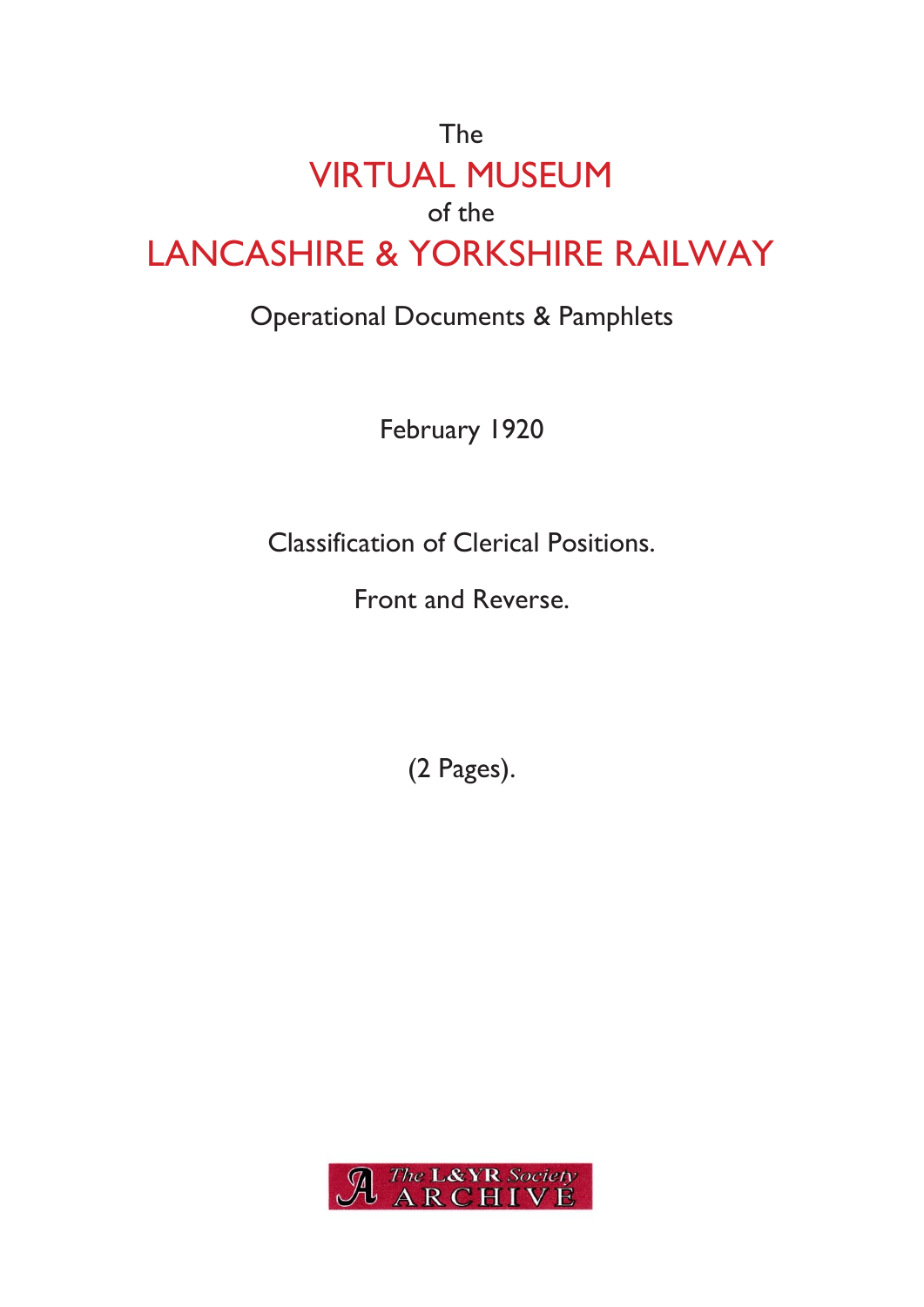**/** LANCASHIRE AND YORKSHIRE RAILWAY.

Chief Goods Manager's Office, Manchester, 23rd February, 1920.

CLASSIFICATION OF CLERICAL POSITIONS.

The position you occupy has been placed in Class......., and your rate of salary will be £ *Z&O* per annum, plus a Floating Bonus of  $f =$  as from August 1st, 1919, in accordance with the scale of pay shewn on the back her of.

Payment of the arrears under the Payment of the arrears under the<br>above arrangement will be ffected by<br>Marsh late and the emeunt to this hour March 1st, and the amount to Wich you<br>are entitled is made up as follows. are entitled is made up as follows. —

£ / 7- Salary / 7. *o*

Overtime (including Sunday Duty)....£

£ / 7. **/**7**.** *O* TOTAL Less Income Tax...£ /. *O*

AMOUNT DUE.... 16 3 0

H. MARRIOTT,

*J*

Chief Goods Manager.

Mr. a. Brierley ..... D. G. M